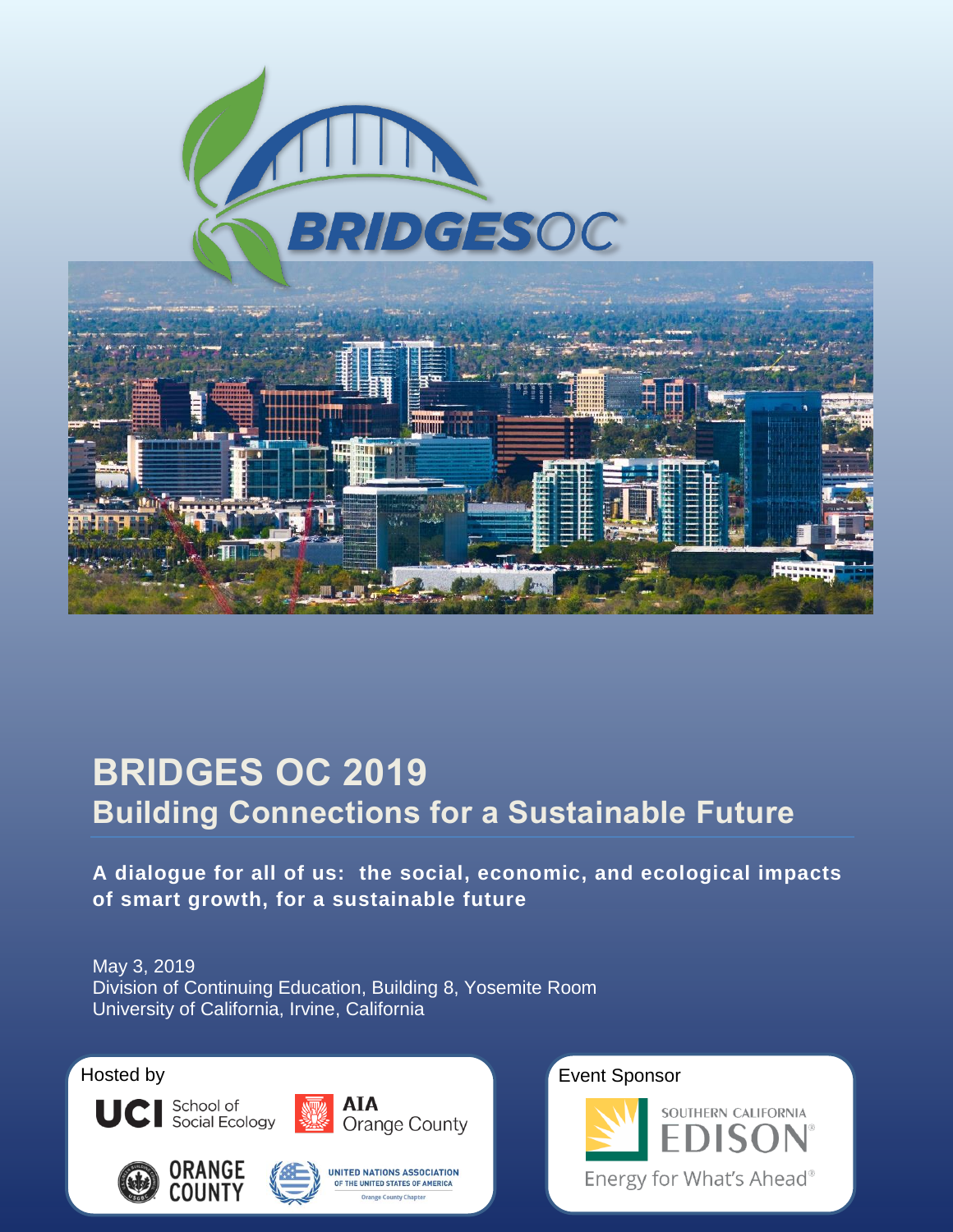

# **AGENDA**

| $8:00 - 8:45$ am                        | <b>Registration</b><br><b>Breakfast and Networking</b>                                                                                                                                                                                                                                                                                                                                                                                                                                                                                                                                                                                                                                                                                                                                                                                                                                                                                |
|-----------------------------------------|---------------------------------------------------------------------------------------------------------------------------------------------------------------------------------------------------------------------------------------------------------------------------------------------------------------------------------------------------------------------------------------------------------------------------------------------------------------------------------------------------------------------------------------------------------------------------------------------------------------------------------------------------------------------------------------------------------------------------------------------------------------------------------------------------------------------------------------------------------------------------------------------------------------------------------------|
| $8:45 - 8:59$ am<br>Overview of the day | <b>Welcome and Opening Remarks</b><br>Event Hosts<br>Diane E. McLean, FAIA, LEED AP (BD+C), CHC - Environmental<br>$\circ$<br>Architect & Advocate and Sustainable Development Consultant<br>Doug Colby - Senior Dir. Of Development, UCI School of Social<br>$\circ$<br>Ecology                                                                                                                                                                                                                                                                                                                                                                                                                                                                                                                                                                                                                                                      |
| $9:00 - 10:15$ am                       | <b>OC Social Ecology Forecast:</b><br>Solving the Major Challenges Facing Orange County                                                                                                                                                                                                                                                                                                                                                                                                                                                                                                                                                                                                                                                                                                                                                                                                                                               |
|                                         | <b>Introduction</b> – Richard Matthew – Associate Dean of Research and<br>$\bullet$<br>International Programs, UCI School of Social Ecology<br>Workforce/Economic Change - Jae Hong Kim - Associate Professor of<br>$\bullet$<br>Urban Planning and Public Policy<br>Affordable Housing - Nick Marantz - Assistant Professor of Urban Planning<br>$\bullet$<br>and Public Policy<br>Water Challenges - Nicola Ulibarri - Assistant Professor of Urban Planning<br>٠<br>and Public Policy<br><b>Coastal Challenges</b> - Brett Sanders - Professor of Civil and Environmental<br>$\bullet$<br>Engineering, Urban Planning & Public Policy<br>Adolescent & Youth Health - Jessica Borelli - Associate Professor of<br>$\bullet$<br><b>Psychological Science</b><br>The Emerging Newsom Era - Louis DeSipio - Professor of Political Science<br>٠<br>and Chicano/Latino Studies and Director of the Center for the Study of<br>Democracy |
| $10:15 - 10:45$ am                      | <b>Break, Visit Exhibitors, and Sponsors</b>                                                                                                                                                                                                                                                                                                                                                                                                                                                                                                                                                                                                                                                                                                                                                                                                                                                                                          |
| $10:45 - 12:00$ pm                      | Responses to the Affordable Housing Crisis in Orange County<br>Brian Goodell - Mayor Pro Tem, City of Mission Viejo<br>David Belmer - Deputy City Manager/Planning Director, City of Anaheim<br>Steve Harding - Director of External Relations, American Family Housing<br>٠<br>Tung Tran - Senior Director, Jamboree Housing<br>Bob Simons - Partner & President, SVA Architects<br>Moderator: Ron Nestor, AIA - WHA Senior Partner                                                                                                                                                                                                                                                                                                                                                                                                                                                                                                  |
| $12:15 - 1:00$ pm                       | Lunch<br><b>Visit Exhibitors, and Sponsors</b>                                                                                                                                                                                                                                                                                                                                                                                                                                                                                                                                                                                                                                                                                                                                                                                                                                                                                        |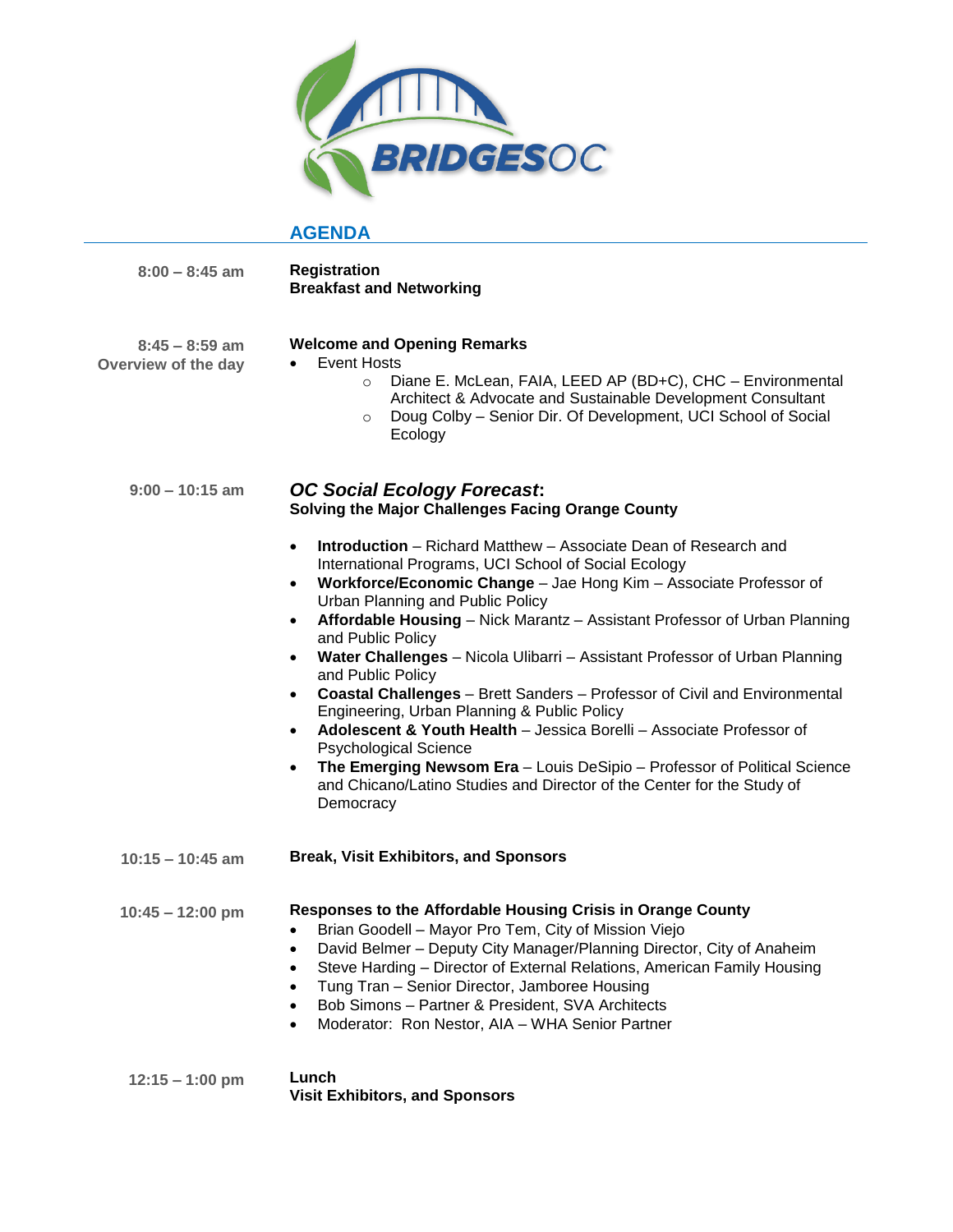

#### **AGENDA**

| $12:45 - 1:00$ pm | <b>Randy Shaw Book Signing</b>                                                                                                                                                                                                                             |
|-------------------|------------------------------------------------------------------------------------------------------------------------------------------------------------------------------------------------------------------------------------------------------------|
| $1:00 - 2:00$ pm  | Keynote Presentation - A Generation Priced Out<br>Randy Shaw - Author and Executive Director, Tenderloin Housing Clinic                                                                                                                                    |
| $2:00 - 2:25$ pm  | <b>Preparation for Breakout Sessions</b>                                                                                                                                                                                                                   |
| $2:25 - 3:45$ pm  | <b>Interactive Breakout Sessions: Speakers + Discussions</b>                                                                                                                                                                                               |
|                   | <b>Transportation: Room 1015</b><br>• Presenter: Doug Feremenga, Ph.D., AICP CEP, LEED AP - Manager,<br>Environmental Planning, Transportation Corridor Agencies<br>• Moderator: Doug Houston - Associate Professor of Urban Planning and Public<br>Policy |
|                   | <b>Risk and Resilience: Room 3050</b><br>• Presenter: Heather Rosenberg - Associate Principal, Arup<br>• Moderator: Ray Dapp - Project Manager, USGBC Orange County                                                                                        |
|                   | Food Insecurity and Food Waste: Room 1045<br>• Presenter: Andrea Gutierrez - Director, UCI FRESH Basic Needs Hub<br>• Moderator: Iris Castillo - Program Director, Caterina's Club                                                                         |
| $4:00 - 5:00$ pm  | Featured Speaker - The Political Realities of Affordable Housing<br>Cesar Covarrubias - Executive Director, The Kennedy Commission                                                                                                                         |
| $5:00 - 5:15$ pm  | <b>Conclusions and Closing Remarks</b><br>Richard Matthew - Associate Dean of Research and International Programs,<br><b>UCI School of Social Ecology</b>                                                                                                  |
| $5:15 - 6:00$ pm  | <b>Bridges OC Wineclusion</b>                                                                                                                                                                                                                              |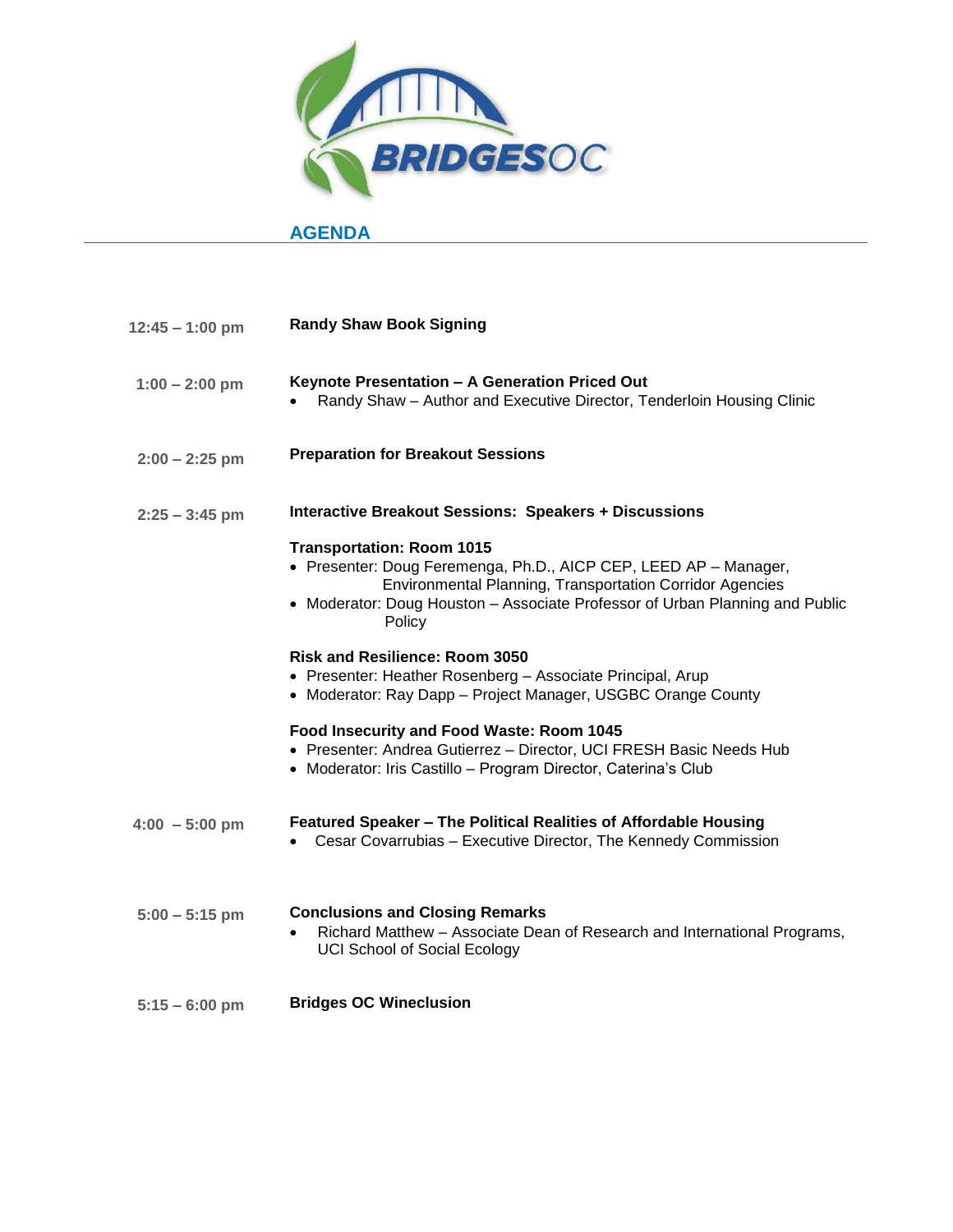#### **PROFESSIONAL BIOGRAPHIES**



**Richard A. Matthew** – Associate Dean of Research and International Programs, UCI School of Social Ecology

Richard Matthew is Associate Dean of Research and International Programs, Professor of Urban Planning in the School of Social Ecology the University of California at Irvine, and founding Director of the UCI Blum Center for Poverty Alleviation.

He studies (a) the environmental dimensions of conflict and peacebuilding; (b) climate change adaptation in conflict and post-conflict societies; and (c) transnational threat systems. He has done extensive field work in conflict zones in South Asia and East, Central and West Africa.

In addition to his positions at UCI, he is also a Senior Fellow at the International Institute for Sustainable Development in Geneva; a Senior Fellow at the Munk School at the University of Toronto; a senior member of the United Nations Expert Advisory Group on Environment, Conflict and Peacebuilding; and a member of the World Conservation Union's Commission on Environmental, Economic and Social Policy.



**Jae Hong Kim** – Associate Professor of Urban Planning & Public Policy

Jae Hong Kim is an associate professor in the Department of Urban Planning and Public Policy at the University of California, Irvine. His research focuses on urban economic development, land use change, and the nexus between these two critical processes. His academic interests also lie in urban analytics and dynamic system modeling. His work attempts to advance our knowledge about the complex mechanisms of contemporary urban/metropolitan development and to develop innovative planning strategies for both

academics and practitioners.



**Nicholas J. Marantz** – Assistant Professor of Urban Planning and Public Policy

Nick Marantz is an assistant professor in the Department of Urban Planning & Public Policy at the University of California, Irvine. He holds a JD from Harvard Law School and a PhD from the Massachusetts Institute of Technology. Professor Marantz's research focuses on local governance and the regulation of the built environment. Much of his research addresses on

the efficacy of specific interventions intended to reduce inequality, particularly interventions intended to improve housing affordability. He has published in scholarly journals, including the Journal of the American Planning Association, and his research has been cited in newspapers including the Los Angeles Times and the Wall Street Journal.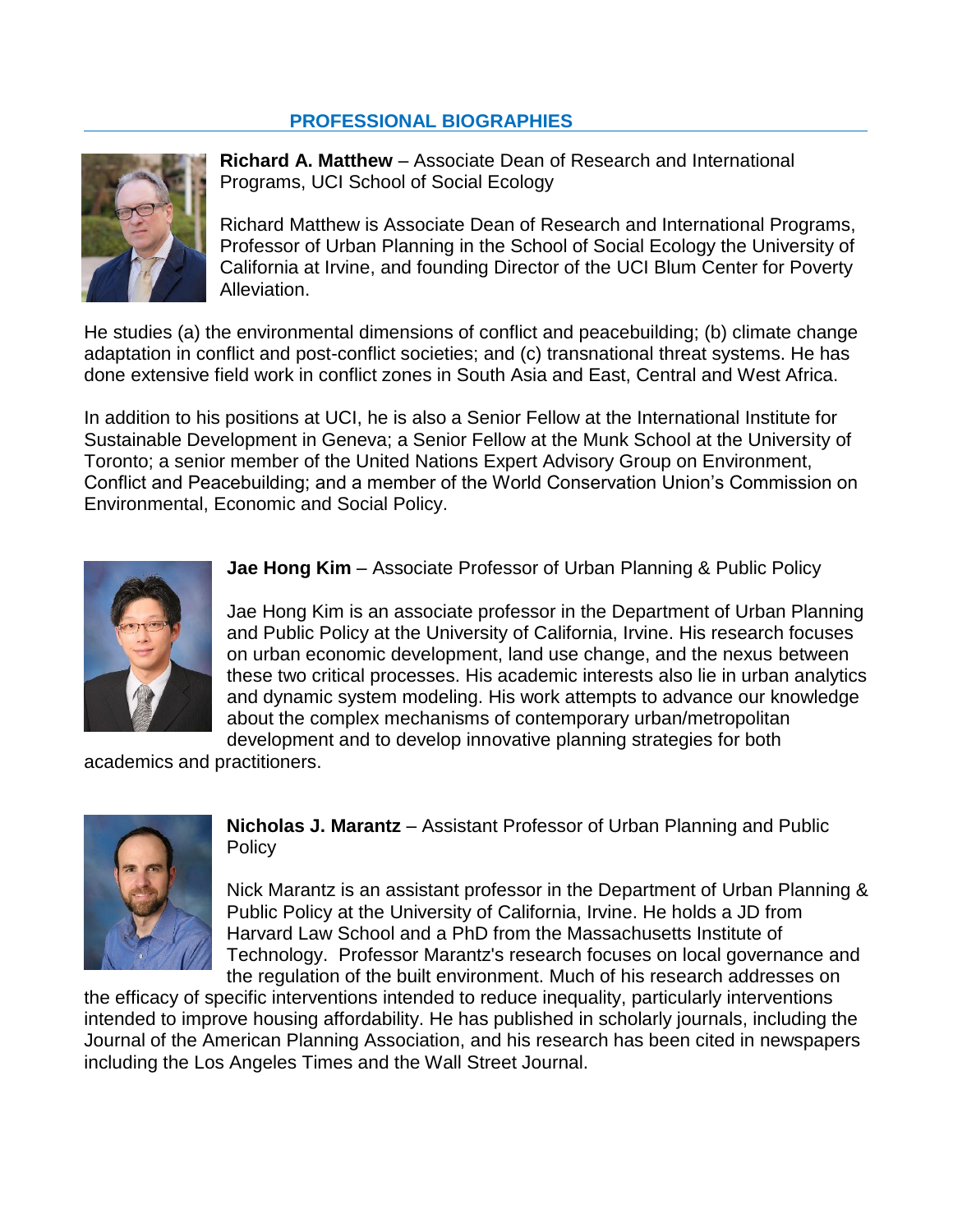

**Nicola Ulibarri** – Assistant Professor of Urban Planning & Public Policy

Dr. Ulibarri is an interdisciplinary scholar who uses political, social, and technical perspectives to evaluate the sustainability of environmental planning and decision-making practices. Her research focuses on understanding and enhancing decision-making processes about water infrastructure systems, their impact on the environment, and the people who depend on them. She earned her PhD through the Emmett Interdisciplinary

Program in Environment & Resources at Stanford University.



**Brett Sanders** – Professor of Civil and Environmental Engineering, Urban Planning & Public Policy

Dr. Sanders' research is focused on coastal and urban hazards posed by flooding. He studies the dynamics of floods, including interaction of natural and human factors that contribute to increasing flood losses, and how these dynamics change over time with economic development and climate change.

A focal point of research the past decade has been collaborative modeling of hazards with atrisk communities to improve understanding and enhance management efforts. This work has contributed to building coastal flood resilience in Orange County, San Diego County, and Baja California.

Dr. Sanders is a recipient of the prestigious National Science Foundation CAREER Award, he is a member of the Public Policy Institute of California Water Policy Network, and a member of the California Coastal Commission Science Advisory Panel.



**Jessica Borelli** – Associate Professor of Psychological Science

Jessie Borelli is an Associate Professor of Psychological Science at University of California, Irvine. She is a clinical psychologist specializing the field of developmental psychopathology; her research focuses on the links between close relationships, emotions, health, and development, with a particular focus on risk for anxiety and depression.

Jessie Borelli also maintains a small private practice where she sees children, adolescents, adults, couples and families, with a specialization in the areas of anxiety disorders, eating disorders, adoption, and parenting.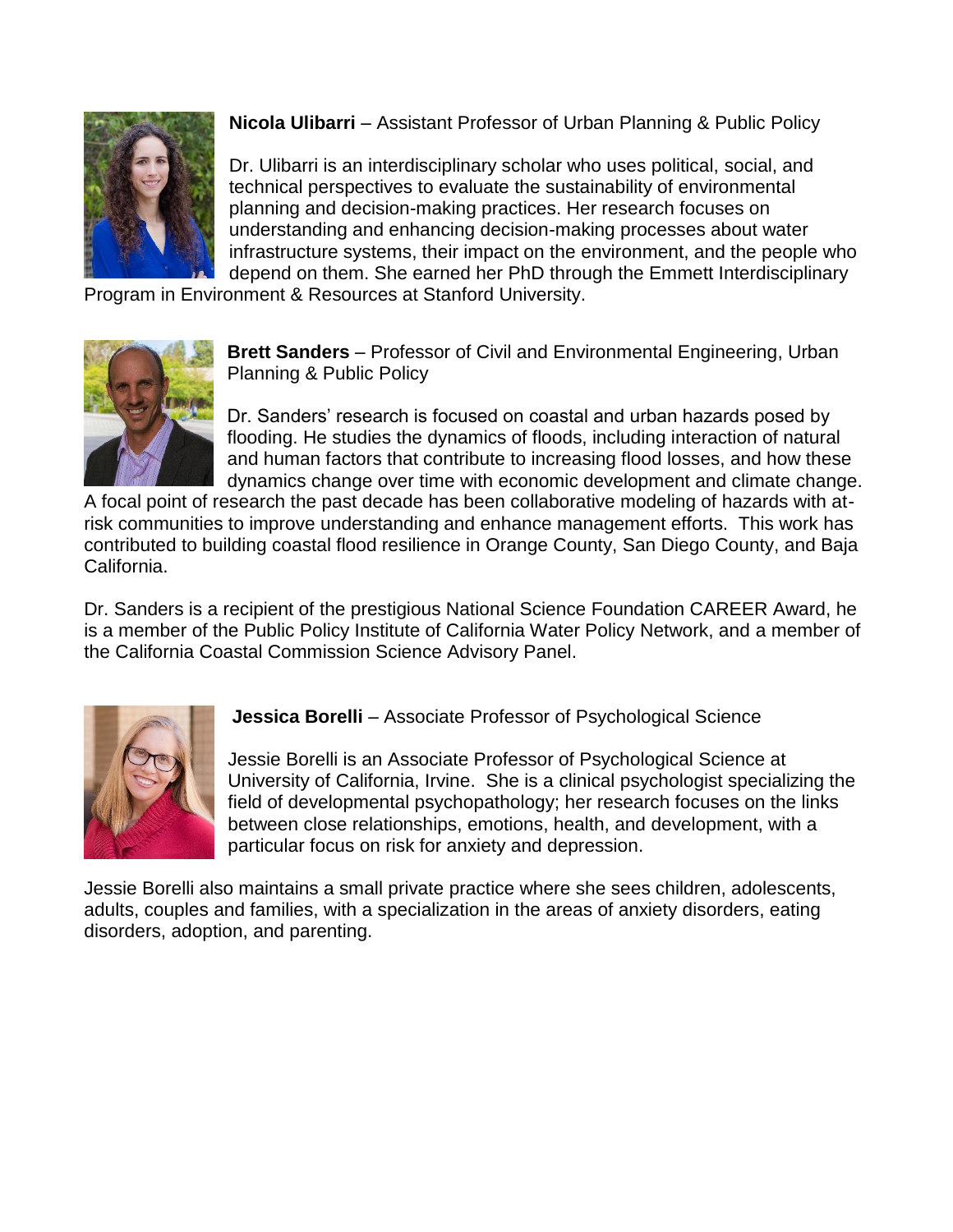

**Louis DeSipio** – Professor of Political Science and Chicano/Latino Studies and Director of the Center for the Study of Democracy

Louis DeSipio is a Professor in the Departments of Political Science and Chicano/Latino Studies at the University of California, Irvine and Chair of the Department of Chicano/Latino Studies. DeSipio is the author of *Counting on the Latino Vote: Latinos as a New Electorate* and the co-author, with Rodolfo O. de la Garza, of *US Immigration in the 21st Century: Making Americans,* 

*Remaking America* and the co-author, with Todd Shaw, Dianne Pinderhughes, and Toni-Michelle Travis, of *Uneven Roads: An Introduction to U.S. Racial and Ethnic Politics*, second edition. He is also the author and editor of a nine-volume series on Latino political values, attitudes, and behaviors. DeSipio is the Past-President of the Western Political Science Association (WPSA).



**Brian Goodell** – Mayor Pro Tem, City of Mission Viejo

Brian Goodell moved to Mission Viejo in 1968 with his parents and sister from northern California. He is a graduate of Mission Viejo High School and UCLA. Brian served as a Commissioner on the City of Mission Viejo Community Services Commission from 2015-2016.

Brian was one of the original members of the Mission Viejo Nadadores and he was the first Olympic gold medalist from the team when he won both the 1500-meter and 400-meter freestyle swimming events, both in world record time, at the 1976 Olympic Games in Montreal.



**David Belmer** – Deputy City Manager/Planning Director, City of Anaheim

David has approximately 33 years of experience in local government mostly in the areas of redevelopment, building, and planning. He joined the City of Anaheim as Director of the Planning & Building Department in May, 2015 and now serves as Deputy City Manager. Prior to that, he served as Assistant City Manager for the City of Lake Forest. David has a Master's Degree in Public Administration from Cal State Fullerton.



**Steve Harding** – Director of External Relations, American Family Housing

Steve Harding began his work with American Family Housing after retiring as a Captain with the Orange County Sheriff's Department in 2008. With almost 40 years of public service experience, his understanding of our community's need for programs to support at-risk populations have brought new perspectives to our organization. With AFH, he has served as a job

developer, case manager, volunteer coordinator and now as the Senior Director of External Relations. Steve holds a Bachelor's Degree in Business Management and is a graduate of California's Law Enforcement Command College for Organizational Leadership.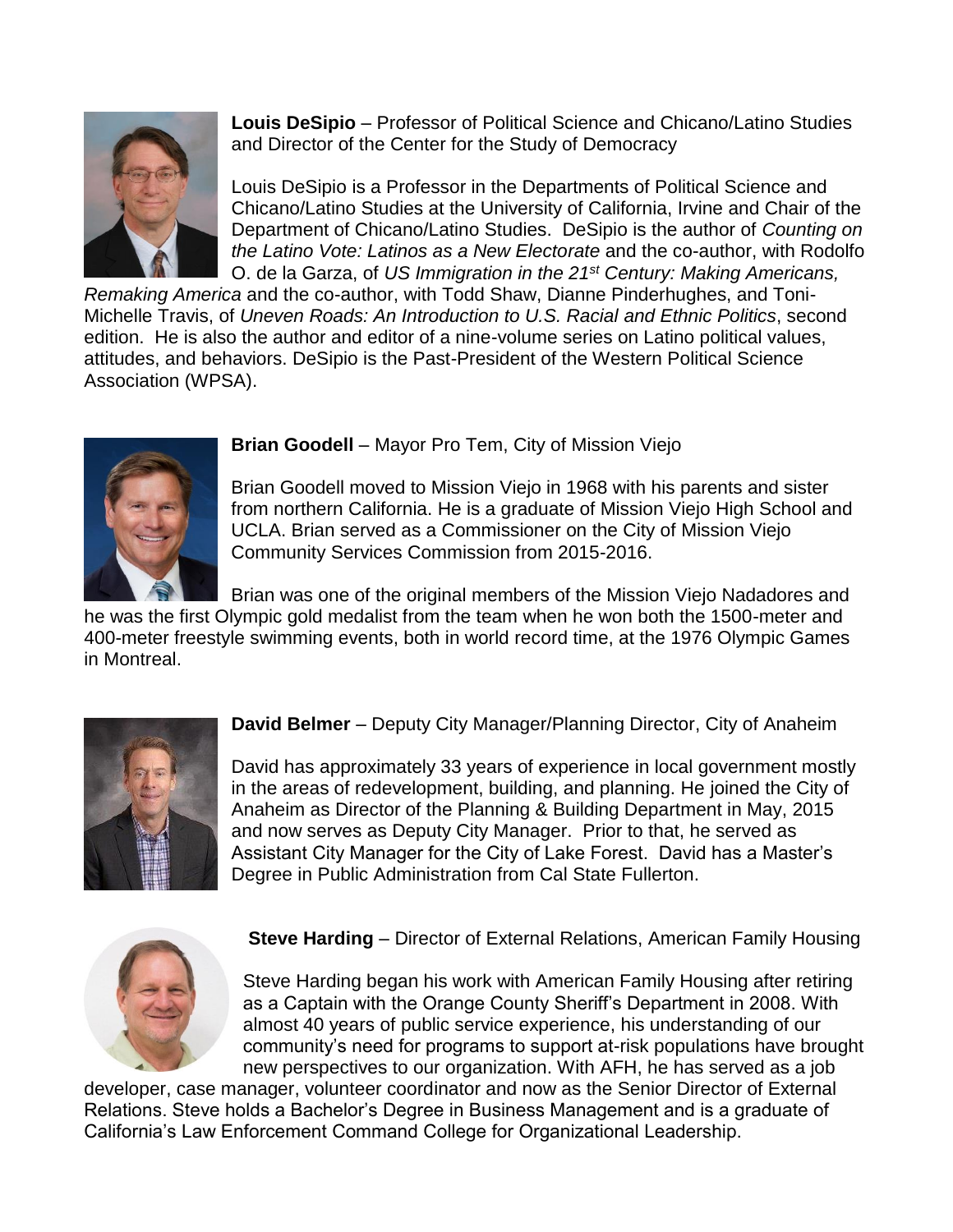

# **Tung Tran** – Senior Director, Jamboree Housing

Tung Tran is currently a Senior Director at Jamboree Housing Corporation overseeing the development team. Prior to joining Jamboree in 2016, Tung was at ROEM Development Corporation where he started as a Development Associate and became the Director of Development. Over the course of ten years at ROEM, he managed and directed a team on various aspects of development for about 2,000 units totaling approximately \$550M. Prior to

ROEM, he was a Development Officer at the San Jose Redevelopment Agency for five years where he worked on public infrastructure projects, and managed neighborhood groups and business association. Tung is a California licensed landscape architect and began his career working for various landscape architectural design firms. He has a Bachelor of Science in Landscape Architecture from University of California at Davis, a Master of Urban Planning from San Jose State University, and a Master of Real Development from University of Southern California.



#### **Robert Simons** – Partner & President, SVA Architects

Robert Simons, AIA has devoted his 30-year career to creating enduring, functional, and sustainable spaces. He believes that exceptional planning, architecture, and public-private partnerships are key assets that can improve cities and neighborhoods. His vision for creating spaces that enhance quality of life has resulted in an array of innovative developments and awardwinning projects.

Bob's career has been characterized by the development of multi-use institutional facilities, hospitality, design-build developments, and projects spawning from public-private partnerships (P3). As President of SVA Architects, his foresight to pursue innovative P3 projects has helped grow the firm's spectrum of work, including opportunities with unique economic, design, and sustainability components. Under his leadership, the growing firm is focused on delivering living and learning environments that improve the health of users and local communities.



### **Ron Nestor, AIA** – WHA Senior Partner

With over 40 years of design and planning experience in a wide variety of product types ranging from single-family homes to downtown high-rise corporate headquarters office parks and industrial facilities, Ron's projects include some of the most recognized in the region. Ron's residential experience includes the planning and design of the Belcourt and Newport North communities in Newport Beach; single-family homes, townhomes and

condominiums throughout California; numerous affordable apartments including the awardwinning Oceana Apartments in Huntington Beach; and Ambassador Gardens in Pasadena, a once-in-a-career project set on a historic estate.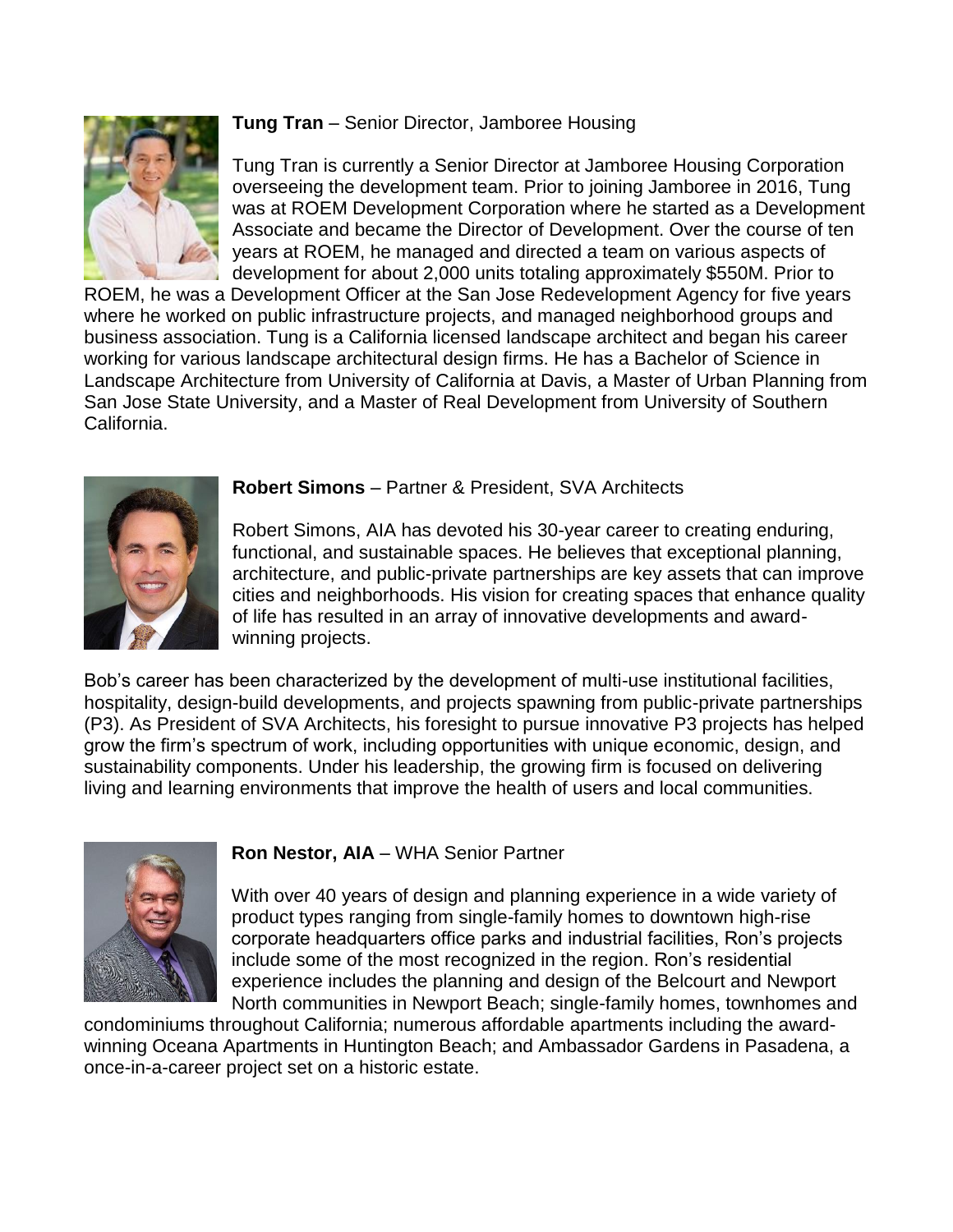

**Randy Shaw** – Author and Executive Director, Tenderloin Housing Clinic

Randy Shaw is the Executive Director of the Tenderloin Housing Clinic, San Francisco's leading provider of housing for homeless single adults. Shaw's new book, *Generation Priced Out: Who Gets to Live in the New Urban America*, highlights the pricing out of a new generation of working and middle-class residents from the nation's most progressive cities. Shaw offers a roadmap for cities to end exclusionary land use policies and build

the infill housing necessary to expand affordability and combat climate change. Shaw's prior books include The *Activist's Handbook, Beyond the Fields: Cesar Chavez, the UFW, and the Struggle for Justice in the 21st Century*, and *The Tenderloin: Sex, Crime and Resistance in the Heart of San Francisco*. Shaw has been an attorney since 1982 and is editor of [BeyondChron.org.](file://vfacstaff2.soceco.uci.edu/Advancement$/Events/Bridges%20OC/2019/Randy%20Shaw%20is%20the%20Executive%20Director%20of%20the%20Tenderloin%20Housing%20Clinic,%20San%20Francisco’s%20leading%20provider%20of%20housing%20for%20homeless%20single%20adults.%20Shaw’s%20new%20book,%20Generation%20Priced%20Out:%20Who%20Gets%20to%20Live%20in%20the%20New%20Urban%20America,%20highlights%20the%20pricing%20out%20of%20a%20new%20generation%20of%20working%20and%20middle-class%20residents%20from%20the%20nation’s%20most%20progressive%20cities.%20Shaw%20offers%20a%20roadmap%20for%20cities%20to%20end%20exclusionary%20land%20use%20policies%20and%20build%20the%20infill%20housing%20necessary%20to%20expand%20affordability%20and%20combat%20climate%20change.%20Shaw’s%20prior%20books%20include%20The%20Activist’s%20Handbook,%20Beyond%20the%20Fields:%20Cesar%20Chavez,%20the%20UFW,%20and%20the%20Struggle%20for%20Justice%20in%20the%2021st%20Century,%20and%20The%20Tenderloin:%20Sex,%20Crime%20and%20Resistance%20in%20the%20Heart%20oBeyondChron.org)



**Doug T. Feremenga, Ph.D., AICP CEP, LEED AP** – Manager, Environmental Planning, Transportation Corridor Agencies

Dr. Feremenga is an Urban Environmental Planner with extensive experience as a practitioner, researcher and academic. His expertise encompasses: project planning and management; project permitting, and coordination with various federal, state, and local agencies; project construction, and mitigation monitoring. Doug's current duties with the

Transportation Corridor Agencies include activities related to roadway ecology, land use and environmental planning, and habitat Conservation. Doug is a Board Member of Greenroads International, and a Board Member of the Natural Communities Coalition (former Nature Reserve of Orange County). Doug has a Bachelor of Science, Master's, and Ph.D. degrees in Urban and Regional Planning from the University of Zimbabwe, California State Polytechnic University, Pomona, and University of California, Irvine, respectively.



**Doug Houston** – Associate Professor of Urban Planning and Public Policy

Doug Houston is an Associate Professor of Planning, Policy and Design in the School of Social Ecology at the University of California, Irvine. His research investigates how urban development patterns intersect with neighborhood livability and environmental quality. These themes are evident in four overarching and interrelated areas of his empirical work: (A) impacts of transit-oriented development, (B) human activity patterns and environmental hazards, (C) urban inequality and access to opportunity, and

(D) geographic analytical methods. His scholarship contributes to several literatures – transportation and environmental planning, environmental health science, public health, and geography – and expands each by helping explain how places and policies influence people, behavior, and community health.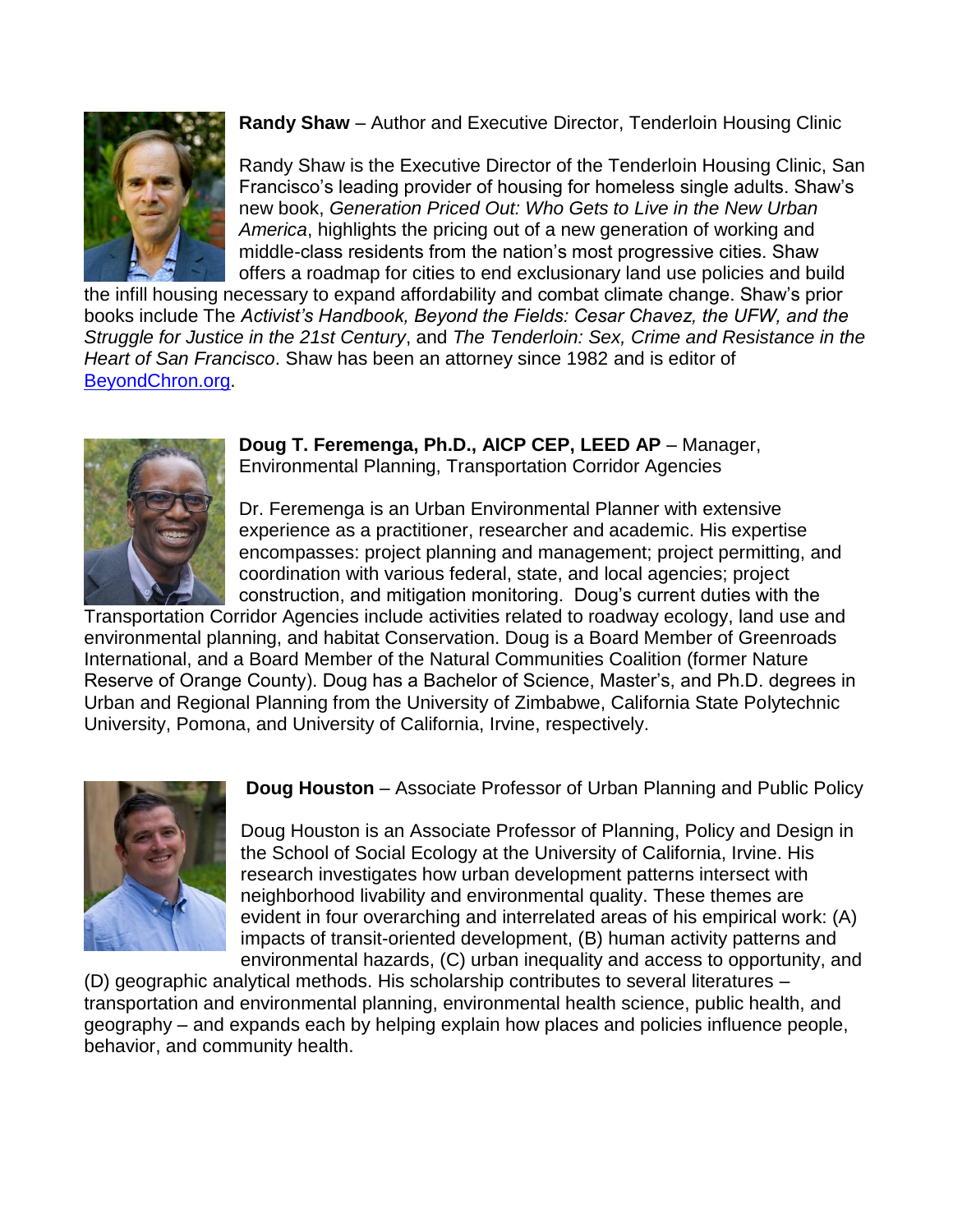

# **Heather Rosenberg** – Associate Principal, Arup

Heather Rosenberg joined Arup as an Associate Principal and Los Angeles Resilience Lead. She is a USGBC Ginsberg Fellow and founder of USGBC-LA's Building Resilience-LA program. An ecologist by training she has worked with organizations ranging from real estate investment to home healthcare workers, transportation authorities to social justice organizations, and helped GRESB develop the Resilience Module.

Heather formerly served as a principal at CTG Energetics. She was appointed by Mayor Eric Garcetti to serve on the City of LA's Innovation and Performance Commission and serves on the City's Resilience Steering Committee. She served on the NIST Resilience Panel, and currently serves on the State of California Clean Energy Jobs Act Citizens Oversight Board, the American Society of Civil Engineers Resilient Infrastructure SPEED Committee and former member of the USGBC Social Equity Working Group.



**Ray Dapp** – Project Manager, USGBC Orange County

For 25 years Ray has worked as a Commercial Real Estate Asset Management Professional, holding positions in Senior Management with Companies in the United States and Japan. In the U.S., he directed property operations for the Alexander Haagen Company, R&B Enterprises and Insignia Residential Group.

Currently he is concentrating on the environmental and sustainability aspects of Real Estate. He is a USGBC Green Associate, completed the UCLA Global Sustainability Certification and the Harvard Executive Education for Sustainability Leadership Program. Ray is the Project Manager for the United States Green Building Council-Orange County California Community. Ray graduated from California State University, Sacramento with a B.S. in Business Administration, Marketing and Real Estate & Land Use. He is a United States Air Force veteran.



**Andrea Gutierrez** – Director, UCI FRESH Basic Needs Hub

Andrea Gutierrez grew up in Lima, Peru and migrated to the US at the age of fifteen. She's a proud first-generation, non-traditional UCI alumna and works on campus as the inaugural Basic Needs Director.

Andrea opened the first food pantry at UCI in October 2015 and has worked with student and campus leadership to secure long-term funding for its operations and expansion into the center that is now known as the

FRESH Basic Needs Hub. She participates in campuswide efforts to address student basic needs insecurities and advises student leaders. She also serves as co-chair for the campus and Systemwide Basic Needs Committee, which is part of the University of California Global Food Initiative.